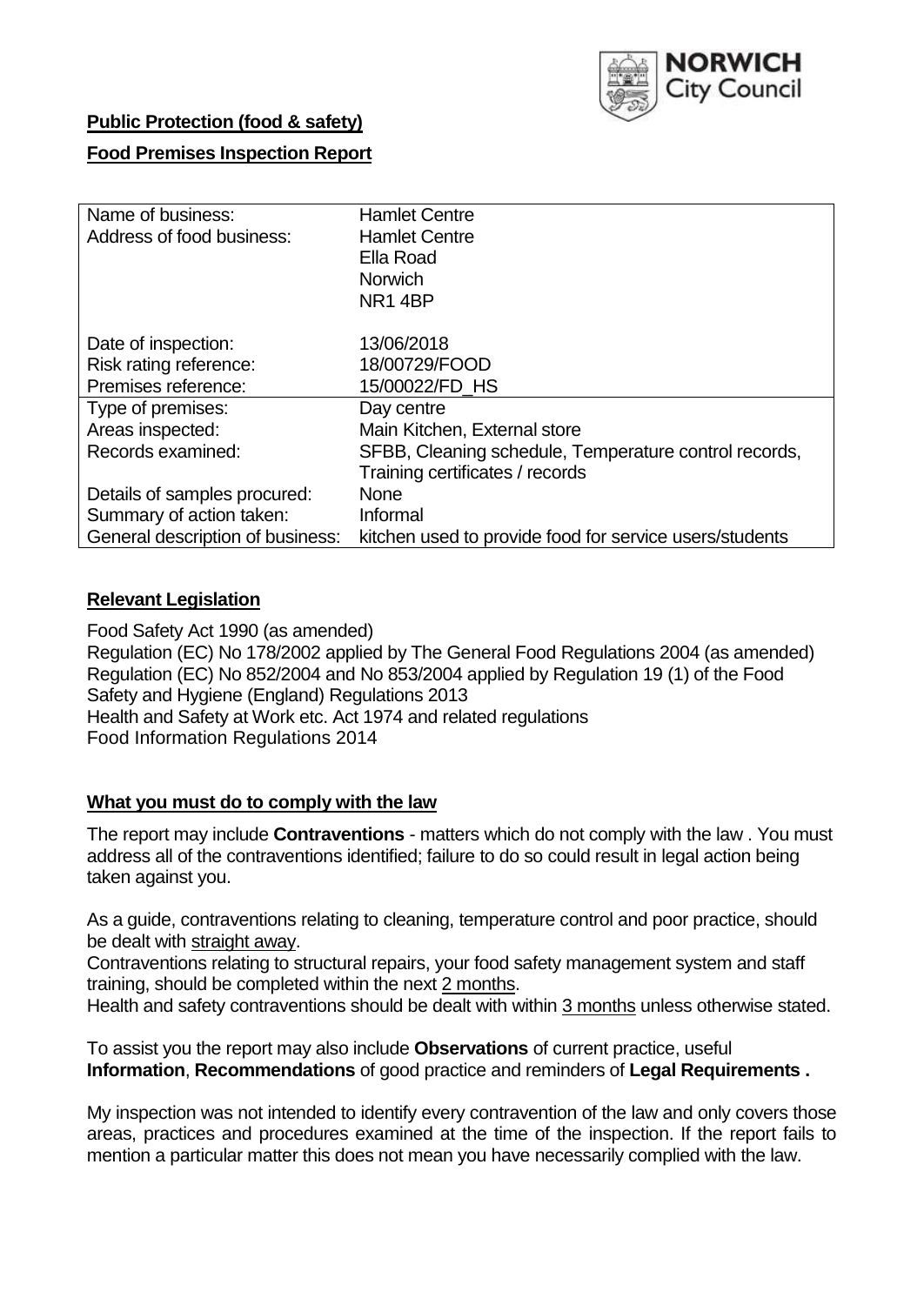# **FOOD SAFETY**

### **How we calculate your Food Hygiene Rating:**

The food safety section has been divided into the three areas which you are scored against for the hygiene rating: 1. food hygiene and safety procedures, 2. structural requirements and 3. confidence in management/control procedures. Each section begins with a summary of what was observed and the score you have been given. Details of how these scores combine to produce your overall food hygiene rating are shown in the table.

| <b>Compliance Area</b>                     |          |    |                | <b>You Score</b> |                |    |           |    |                |  |  |
|--------------------------------------------|----------|----|----------------|------------------|----------------|----|-----------|----|----------------|--|--|
| Food Hygiene and Safety                    |          |    |                | 0                | 5              | 10 | 15        | 20 | 25             |  |  |
| <b>Structure and Cleaning</b>              |          |    | $\Omega$       | 5                | 10             | 15 | 20        | 25 |                |  |  |
| Confidence in management & control systems |          |    | $\overline{0}$ | 5                | 10             | 15 | 20        | 30 |                |  |  |
|                                            |          |    |                |                  |                |    |           |    |                |  |  |
| <b>Your Total score</b>                    | $0 - 15$ | 20 | $25 - 30$      |                  | $35 - 40$      |    | $45 - 50$ |    | > 50           |  |  |
| <b>Your Worst score</b>                    | 5        | 10 | 10             |                  | 15             |    | 20        |    | $\blacksquare$ |  |  |
|                                            |          |    |                |                  |                |    |           |    |                |  |  |
| <b>Your Rating is</b>                      | 5        | 4. | 3              |                  | $\overline{2}$ |    |           |    | $\overline{0}$ |  |  |

Your Food Hygiene Rating is 5 - a very good standard



# **1. Food Hygiene and Safety**

Food hygiene standards are high. You demonstrated a very good standard of compliance with legal requirements. You have safe food handling practices and procedures and all the necessary control measures to prevent cross-contamination are in place. Some minor contraventions require your attention. **(Score 5)**

### Contamination risks

**Observation** Contamination risks were controlled

#### Hand-washing

**Observation** Hand washing was managed well and wash-hand basins were well stocked with hand cleaning material.

#### Personal Hygiene

**Contravention** The following are examples of poor personal hygiene or where it was made difficult for food handlers to maintain sufficiently high standards of personal cleanliness:

• a staff member serving food was wearing out door clothing.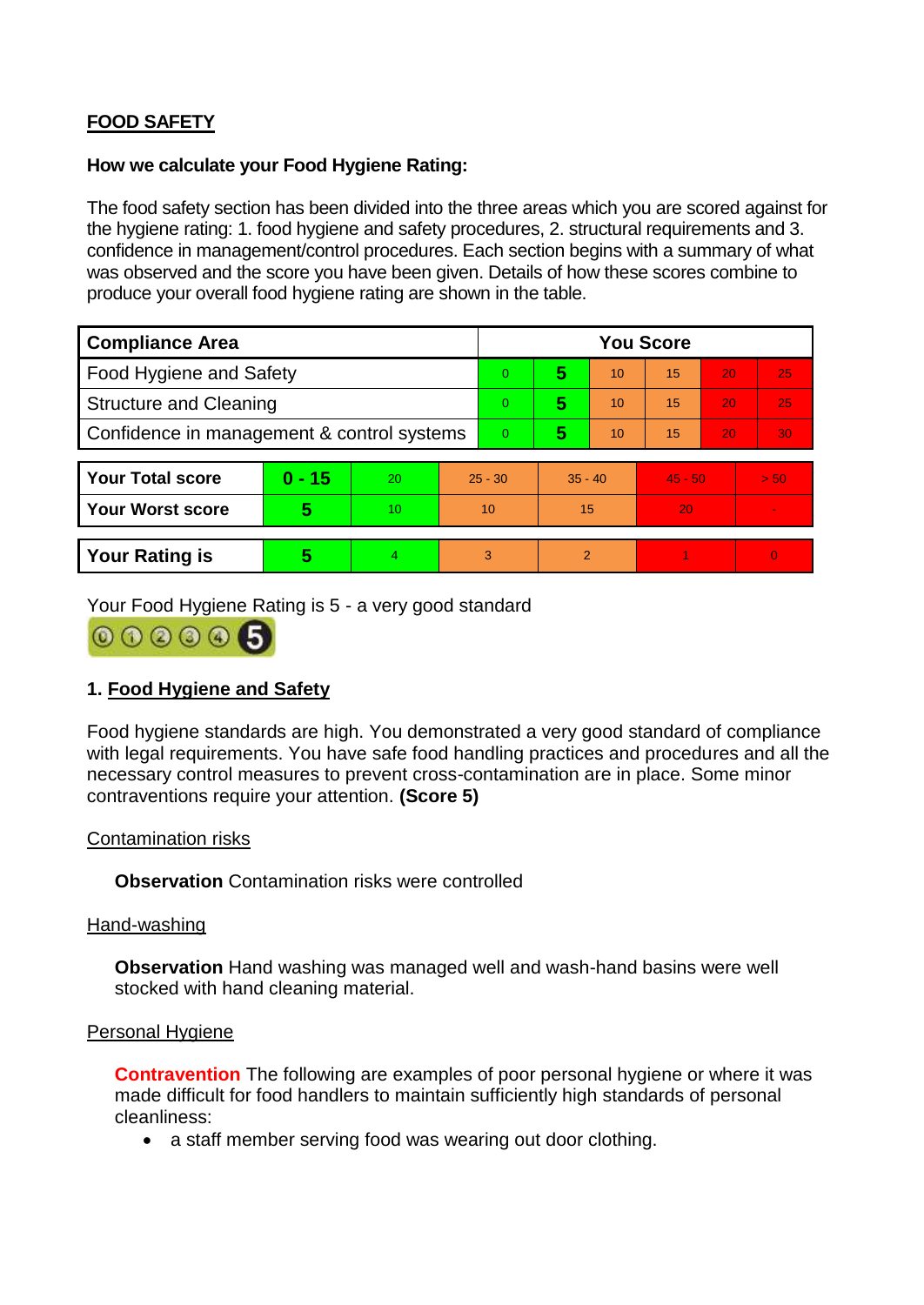**Legal Requirement** All persons in food handling areas must wear suitable, clean, and where appropriate protective clothing

### Temperature Control

**Observation** I was pleased to see you were able to limit bacterial growth and/or survival by applying appropriate temperature controls at points critical to food safety and that you were diligently monitoring temperatures.

# **2. Structure and Cleaning**

The structure facilities and standard of cleaning and maintenance are all of a good standard and only minor repairs and/or improvements are required. Pest control and waste disposal provisions are adequate. The minor contraventions require your attention. **(Score 5)**

# Cleaning of Structure

**Observation** The kitchen had been well maintained and the standard of cleaning was exceptionally high.

### Cleaning Chemicals / Materials / Equipment and Methods

**Observation** I was pleased to see that the premises was kept clean and that your cleaning materials, methods and equipment were able to minimise the spread of harmful bacteria between surfaces.

### **Maintenance**

**Contravention** The following items had not been suitably maintained and must be repaired or replaced:

 damaged ceramic hob in main kitchen. You informed me that a new replacement is on order.

### Facilities and Structural provision

**Observation** I was pleased to see the premises had been well maintained and that adequate facilities had been provided.

### **3. Confidence in Management**

A food safety management system is in place and you demonstrate a very good standard of compliance with the law. Food hazards are understood properly controlled managed and reviewed. Your records are appropriate and generally maintained. Your staff are suitably supervised and trained. You have a good track record. There are some minor contraventions which require your attention. **(Score 5)**